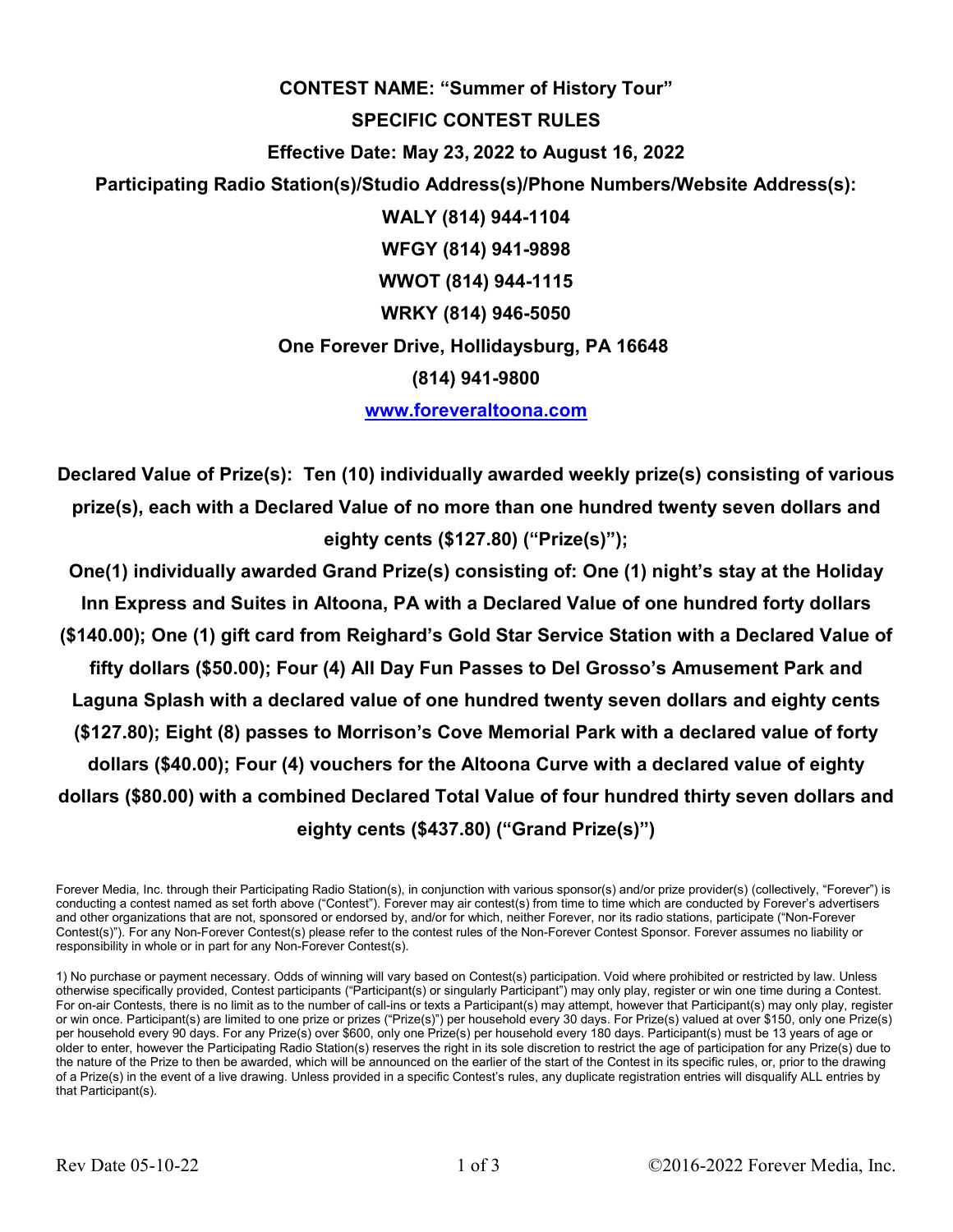2) At random to be announced times over the Effective Date, Forever's Participating Radio Station(s), will give Participant(s) a chance to win the above described prize(s) or consideration awarded above. **By registering or otherwise participating in this contest or event, Participant(s) hereby affirm that they have read and agree to the contest or event rules, Including but not limited to the Forever EVENT PARTICIPATION, PUBLICITY, PHOTOGRAPHIC, AUDIO, VIDEO AND PRIZE WINNER ACKNOWLEDGEMENT, RELEASE AND HOLD HARMLESS as posted on the Participating Radio Station(s) website.** 

- Participant(s) will be directed to the Participating Radio Station(s) website from 12:01 a.m. May 23, 2022 until 11:59 pm on August 5, 2022 to print out the "Summer of History" Passport(s). Passport(s) will also be available at Sponsor Locations during their regular business hours.
- Participants must correctly answer a minimum of five (5) questions on the "Summer of History" Passport(s) to enter. Correct answers for more than five (5) questions will not increase the odds of winning. Correct answers can be obtained by visiting the local historic sites on the "Summer of History" Passport(s). No purchase necessary.
- Submission(s) must include a photo of the completed "Summer of History" Passport(s), and must be uploaded to the Participating Radio Station(s) website by 11:59 p.m. Monday August 8, 2022.
- From all qualified submission(s) received, the Participating Radio Station(s) will randomly draw one (1) Prize(s) winner(s) on the following dates: Tuesday, June 7, 2022; Tuesday, June 14, 2022; Tuesday June 21, 2022; Tuesday June 28, 2022; Tuesday July 5, 2022; Tuesday July 12, 2022; Tuesday July 19, 2022; Tuesday July 26, 2022; Tuesday August 2, 2022; and Tuesday August 9, 2022.
- From all qualified submissions(s) received, the Participating Radio Station(s) will randomly draw One (1) Grand Prize(s) winner on Tuesday, August 16, 2022.
- Prize(s) and Grand Prize(s) winners must live within a sixty (60) mile radius of Altoona, PA.
- Event contingent on and subject to any and all Sponsor Location/Venue COVID 19 rules and regulations in place at the time of the Event.
- Must be 18 years of age or older to enter and must possess a valid State issued Driver's License or State issued Identification Card to be a Participant and to pick up the Prize(s).
- Winning Participant(s) will be announced on the air and/or on the Participating Radio Station(s) website and/or will be notified by the preferred phone number or email provided by the Participant(s) in the event of a registration.
- Winners are responsible for completing all required paperwork concerning the delivery of their Prize(s). Including but not limited to the Forever EVENT PARTICIPATION, PUBLICITY, PHOTOGRAPHIC, AUDIO, VIDEO AND PRIZE WINNER ACKNOWLEDGEMENT, RELEASE AND HOLD HARMLESS as posted on the Participating Radio Station(s) website. Prize(s) winners are responsible for any additional expenses beyond the specifics detailed such as transportation to and from the event and parking fees to the venue.
- Prize(s) may be time sensitive. Unless otherwise notified by the Participating Radio Station(s), winner(s) must pick up their Prize(s) on the earlier of: (i) noon two (2) business days prior to the date of a time specific contest, concert, or event, or (ii) thirty (30) days from the Prize(s) award. Proper photo ID will be required to pick up a Prize(s) at the Participating Radio Station(s) or, in the event that a specific Prize(s) must be picked up at a venue will call window, proper Photo ID for that Winner will be required. Winners are hereby advised and acknowledge that Event admission Prize(s) may be issued by the Prize(s) Event Venue in e-ticket or other electronic delivery form, which would require Winners to supply a valid email address to Forever in advance. Winners are responsible for notifying Forever of their receipt of any electronic tickets and agrees to hold Forever harmless from and any all claims regarding the electronic transmittal of any Venue electronic ticket failure or discrepancy.
- If any concert or event is cancelled, no other Prize(s) will be substituted.
- Prize(s) encompassing Restaurant gift certificate(s) have no cash value and may have redemption restrictions such as not being redeemable for purchase of alcohol and/or the gratuity. All restaurant gift certificates Prize(s) Winners are responsible for confirming with the particular restaurant gift certificate venue regarding any restrictions prior to use.
- Winners are responsible for completing all required paperwork concerning the delivery of their Prize(s). Any Forever Contest(s) winner who during the course of a calendar year wins more than \$600 in prizes in the aggregate from Forever and/or a participating Vendor or Sponsor for those Contest(s) will receive an IRS Form 1099 from Forever, or as otherwise specifically provided in the rules for that Contest.
- **Prize(s) that might include either a specific or random prize that includes the award of event tickets to a concert venue or other event ("Event") may have varying de minimus declared values that exceed the \$200 Declared Value of Prize(s). In addition, this type of Event may also include a meet and greet and/or backstage pass and/or VIP opportunity on a case-by-case basis. If a meet and greet, backstage pass opportunity is available for a particular Event it will be announced in advance of that Event, and the value of the meet and greet and/or backstage pass will be declared at 150% of the base floor premium seat and included as an add on to the per ticket value ("Prize(s)").**
- All Contest Participant(s) are also advised that any Prize(s) for a particular Forever Contest may be supplied by a Record Label, Event Promoter, or other type Sponsor ("Prize(s) Provider"). In such case where the Prize(s) Provider is not a traditional over the air advertiser, the Participating Radio Stations will advise such over the air, during the contest at random times.
- The Forever Participating Radio Station(s) may from time to time work in conjunction with artists, concert promoters and various venues throughout our listening area to provide contestants the opportunity to win tickets and sometimes meet performers or personalities backstage and/or communicate with the performers or personalities via internet or social media as part of a contest or promotion. In such case, the Participating Radio Station(s) will be notified not later than 24 hours prior to the event where possible. This opportunity is at all times subject to